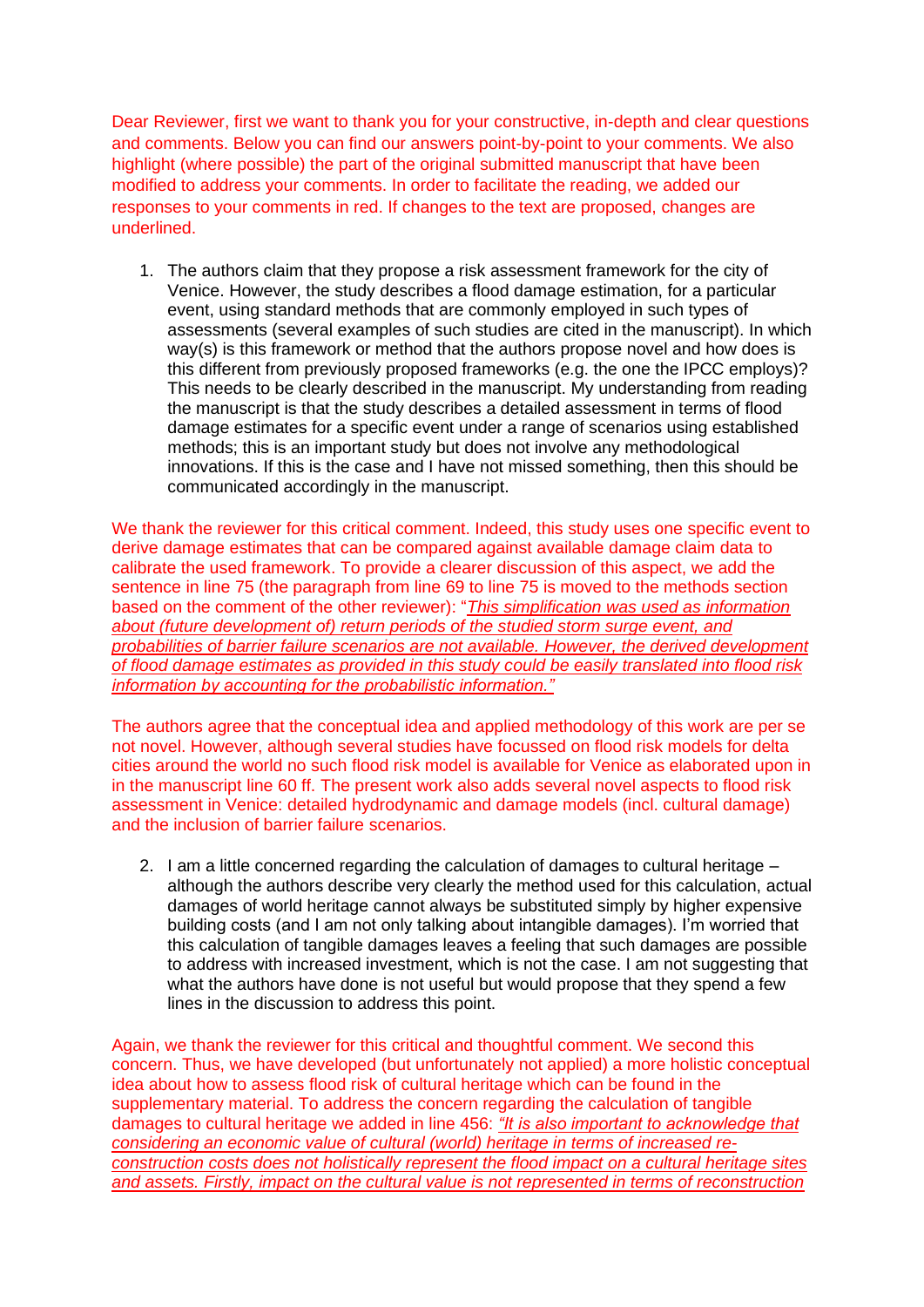*costs. Secondly, it is questionable to what extent cultural heritage value can be restored or reconstructed after being damaged or destroyed. Both aspects are not addressed in the current set-up of the damage model. Transparent and robust cultural heritage decision making should include a wide range of heritage values while recognizing that these can change over time and should be regularly updated (Fatorić and Seekamp 2018)."*

3. The model setup, in particular the nesting (e.g. boundary conditions), is not very clearly described.

We thank the reviewer for this comment. To address it, we added the following adjustment in line 149: *"Water level time-series from the parent model simulation were extracted at 168 locations inside and around the old-town of Venice. Every nested model is enclosed by a sub-set of these locations, as shown in Fig. 3. Consequently, the water level time-series of the enclosing locations were used as the boundary inputs driving the hydrodynamic simulation for every nested model. As such, the sub-models did not exchange information among each other but were run independently."*

4. I find interesting that the authors suggest that the use of the bathtub model results in acceptable damage estimates, as in other studies. Would this mean that we could avoid the computational and time costs related to the application of the hydrodynamic model? Or to what extent would this be possible? Maybe an extra line or two discussing this would be useful (just a suggestion).

We thank the reviewer for this comment. Indeed, it might be a conclusion that could be drawn from the analysis. To make our point more clear, we adjusted line 411 ff: *"However, while the current set-up of the hydrodynamic model results in roughly similar damage estimates as the bathtub model, a fully functioning hydrodynamic model may add additional benefits to the flood risk assessment framework as it can account for (changing) physical characteristics explicitly, allow for a proper calibration, and incorporate additional flow pathcomponents such as a 1D sewage system which might lead to different flooding patterns."*

Finally, I have listed below some further (secondary) points that would require clarification:

• Line 3: limited information of flood hazard? I would think that this is not the case in Venice?

Thank you for this comment. We rephrased line 2-3 to: *"Despite this existence-defining condition, limited scientific knowledge on flood risk of the old-town of Venice is available to support decisions to mitigate existing and future flood impacts."*

• What is the return period of the modelled event? This is an important parameter, particularly when assessing risk.

Thank you for this interesting question. While some studies mention that the original event has a return period of 70 to 100 years, we did not account for the return period for multiple reasons: 1) available return period estimates were derived quite a while ago (often under stationary assumptions) and might thus not represent the effective return periods. 2) as we analysed future scenarios as well, it was much more comprehensive to analyse and compare flood damage information than flood risk estimations given that we had no time or resources to analyse changes of return periods over time.

• I can generally understand the use Google StreetView and estate-agent ads for assessing information on buildings. But was this information recent and accurate -